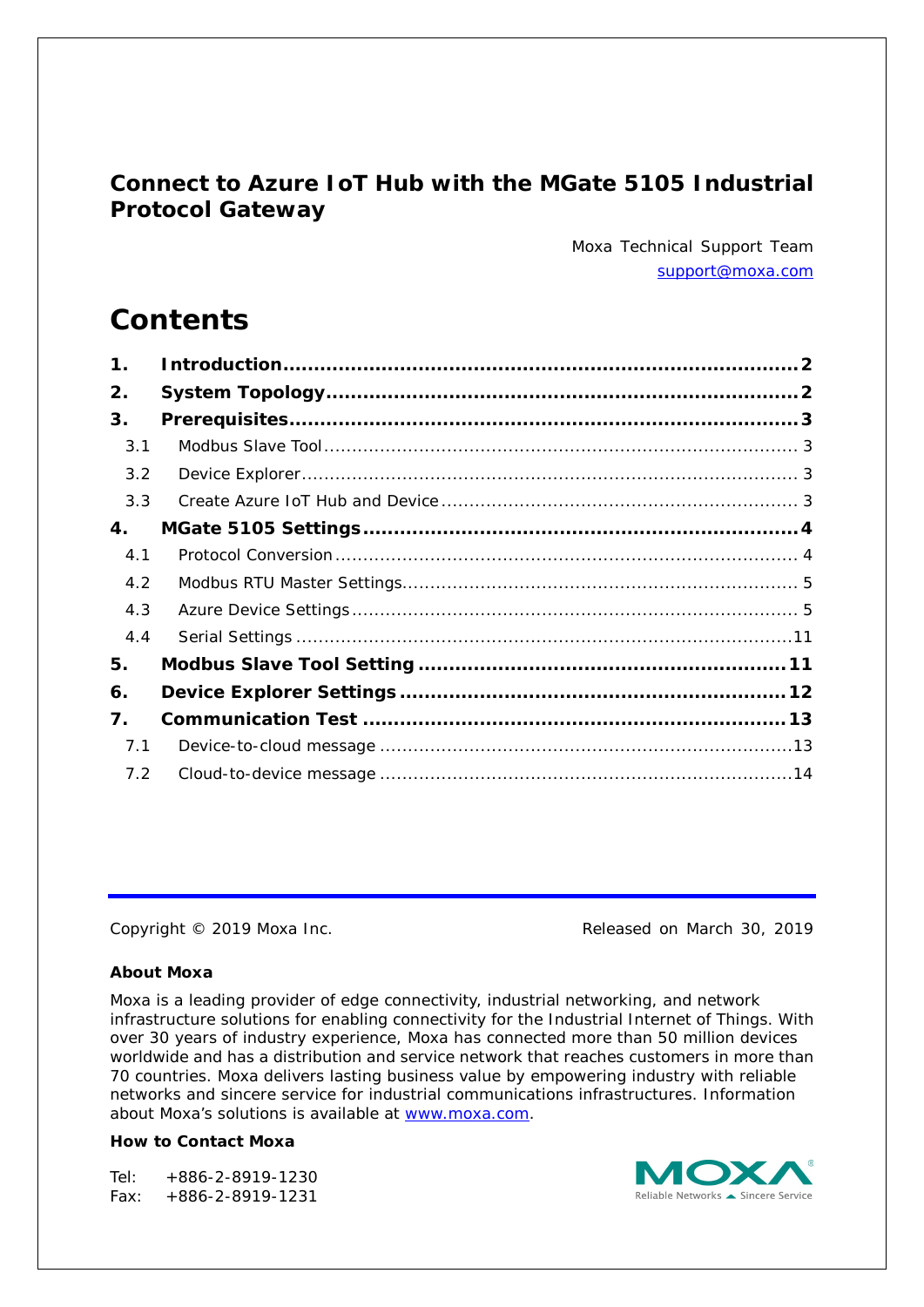## <span id="page-1-0"></span>**1. Introduction**

The MGate 5105 performs easy protocol conversions between Modbus RTU/ASCII, Modbus TCP, and EtherNet/IP protocols. From Firmware Version 4.0, it can support data that is collected from these fieldbus protocol devices and pushed to a cloud server. The cloud server could be Microsoft Azure, Alibaba Cloud, or MQTT Broker.

This document demonstrates how to use the MGate 5105 that connects to the Microsoft Azure IoT Hub and publishes fieldbus data messages to this IoT Hub or receives messages from it.

## <span id="page-1-1"></span>**2. System Topology**

Figure 1 illustrates the system topology. PC1 runs Modbus Slave tool to act as a Modbus RTU device. It connects to the MGate 5105's Port 1. The MGate 5105 acts as an Azure IoT device and connects to Azure IoT Hub. PC2 runs Device Explorer to monitor Azure IoT devices in the IoT Hub.



Copyright © 2019 Moxa Inc. **Page 2 of 16**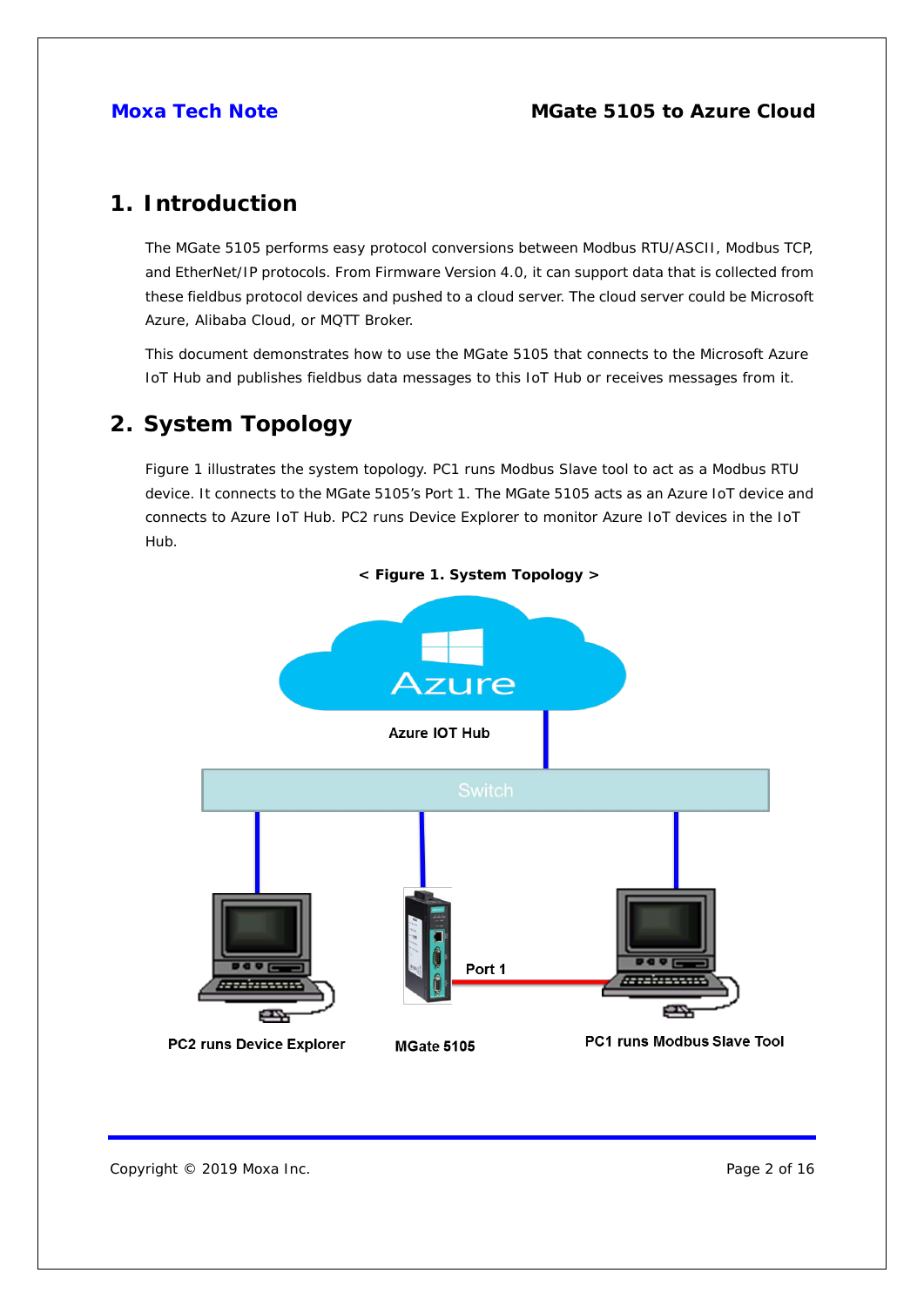## <span id="page-2-0"></span>**3. Prerequisites**

#### <span id="page-2-1"></span>**3.1 Modbus Slave Tool**

**[Modbus Slave](http://www.modbustools.com/modbus_slave.html)** is a very popular Modbus slave simulator for testing and debugging of your modbus devices, which support Modbus RTU/ASCII and Modbus TCP/IP.

Download from website:<http://www.modbustools.com/download.html>

#### <span id="page-2-2"></span>**3.2 Device Explorer**

The Device Explorer is the gadget released by Azure to monitor "Azure IoT Hub" service. You can download a prebuilt version of the Device Explorer application. The latest release can be found at the following website:

<https://github.com/Azure/azure-iot-sdk-csharp/releases/tag/2019-1-4>

### <span id="page-2-3"></span>**3.3 Create Azure IoT Hub and Device**

- 1. Use Microsoft user account to log in to Azure Portal Azure Portal website: [https://portal.azure.com](https://portal.azure.com/)
- 2. Create a New IoT Hub: New  $\rightarrow$  Internet of Things  $\rightarrow$  IoT Hub

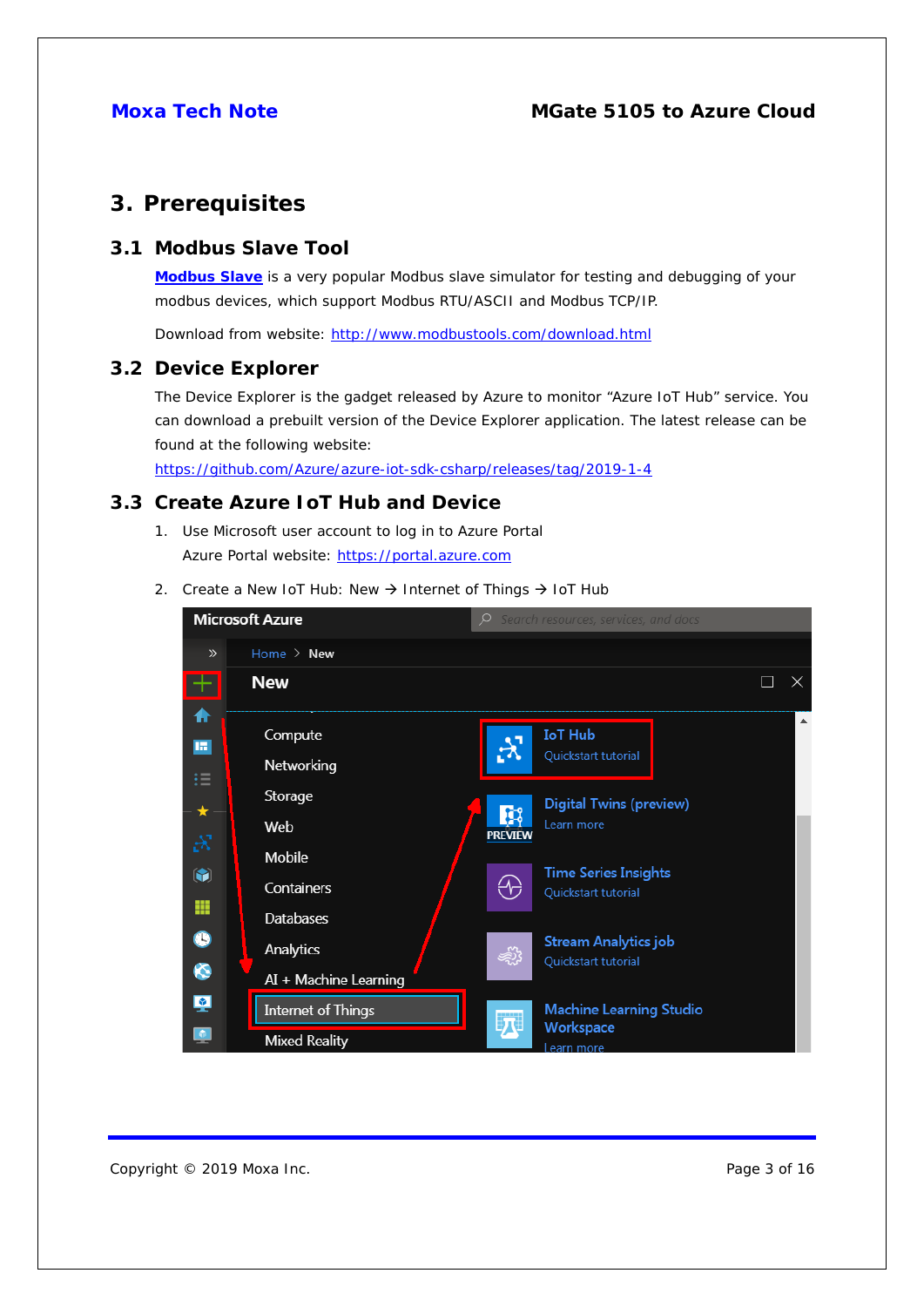3. When a new IoT Hub is created, click it to create a new IoT Device: Explorers  $\rightarrow$  IoT device  $\rightarrow$  Add.



## <span id="page-3-0"></span>**4. MGate 5105 Settings**

Log in to MGate 5105's web console, then do the following settings:

#### <span id="page-3-1"></span>**4.1 Protocol Conversion**

Under "Protocol Conversion" settings, we choose "Azure Device" as Role 1. In the fieldbus site, we can choose the following protocols: Modbus RTU/ASCII Slave, Modbus TCP Server, or EtherNet/IP Adapter, and multiple combinations are allowed for settings in Role 2. In this demonstration, we choose "Modbus RTU/ASCII Slave".

Set as below:





Copyright © 2019 Moxa Inc. **Page 4 of 16**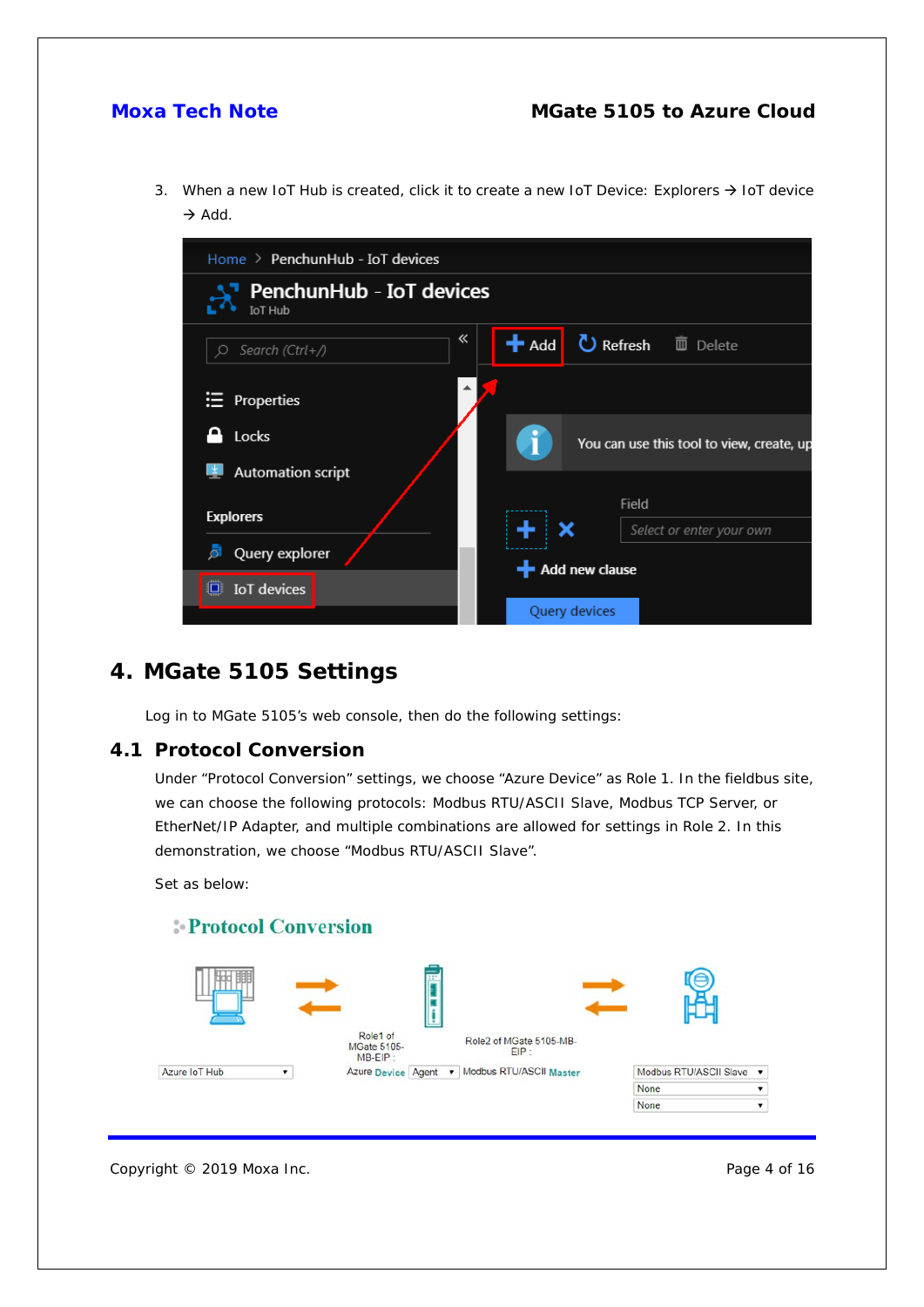#### <span id="page-4-0"></span>**4.2 Modbus RTU Master Settings**

- 1. In the "Modbus RTU/ASCII Master Settings" web page, under Mode, we choose "RTU" and keep the "Master Settings" as the default setting.
- 2. Add a "Read1" modbus command to send a function code 03, quantity as 1 command, Endian Swap as Byte. Its "Poll interval" is 1000 ms.
- 3. Add a "Write1" modbus command to send a function code 06 command, Endian Swap as Byte. Its command "Trigger" is by "Data Change".

Set as below:

| <b>Role</b>             |                         |                 |                 |                             | Master                    |                           |                           |                    |
|-------------------------|-------------------------|-----------------|-----------------|-----------------------------|---------------------------|---------------------------|---------------------------|--------------------|
| <b>Mode</b>             |                         |                 |                 |                             | RTU <b>v</b>              |                           |                           |                    |
|                         | <b>Master Settings</b>  |                 |                 |                             |                           |                           |                           |                    |
| <b>Initial delay</b>    |                         |                 |                 | $\overline{0}$              |                           |                           | $(0 - 30000 \text{ ms})$  |                    |
| Max. retry              |                         |                 |                 | 3                           |                           |                           | $(0 - 5)$                 |                    |
| <b>Response timeout</b> |                         |                 |                 | 1000                        |                           | $(10 - 120000$ ms)        |                           |                    |
| Inter-frame delay       |                         |                 | 0               |                             |                           | (10 - 500 ms, 0: default) |                           |                    |
|                         | Inter-character timeout |                 |                 | $\overline{0}$              | (10 - 500 ms, 0: default) |                           |                           |                    |
|                         | <b>Modbus Commands</b>  |                 |                 |                             | <b>O</b> Add              | $\mathscr{P}$ Edit        | hi Clone <b>ti</b> Delete | I Move             |
| <b>Index</b>            | <b>Name</b>             | <b>Slave ID</b> | <b>Function</b> | <b>Address / Quantity</b>   |                           | <b>Trigger</b>            | <b>Poll Interval</b>      | <b>Endian Swap</b> |
| 1                       | Read1                   |                 | 3               | Read address 0, Quantity 1  |                           | Cyclic                    | 1000                      | <b>Byte</b>        |
| $\overline{2}$          | Write <sub>1</sub>      |                 | 16              | Write address 0, Quantity 1 |                           | Data Change               | N/A                       | <b>Byte</b>        |

#### <span id="page-4-1"></span>**4.3 Azure Device Settings**

1. Device connection string:

In the Basic Settings  $\rightarrow$  Device connection string, you must fill in your IoT device connection string. It can be found at "IoT Device details" within Azure Portal as below:

| Home $\ge$ PenchunHub - IoT devices $\ge$ Device details                          |                                                                                                                      |    |  |  |  |  |  |  |
|-----------------------------------------------------------------------------------|----------------------------------------------------------------------------------------------------------------------|----|--|--|--|--|--|--|
| Device details<br>MGate5105                                                       |                                                                                                                      |    |  |  |  |  |  |  |
| $H$ Save<br>$\boxdot$ Message to device                                           | $\langle \rangle$ Direct method $\equiv$ Device twin $\blacksquare$ Add module identity<br>Regenerate keys C Refresh |    |  |  |  |  |  |  |
| Device Id <b>O</b>                                                                | MGate5105                                                                                                            |    |  |  |  |  |  |  |
| Primary key $\boldsymbol{\Theta}$<br>i4sJeh2RXd91CjKa8+6pDix9EC7bNYrs+tr5wUy3on8= |                                                                                                                      |    |  |  |  |  |  |  |
| Secondary key $\bigoplus$<br>cpDMo69CGEo+QpzKKXmc5UhRaVzaPylCW30SKWPqDWk=         |                                                                                                                      |    |  |  |  |  |  |  |
| Connection string (primary key) $\Theta$                                          | HostName=PenchunHub.azure-devices.net;DeviceId=MGate5105;SharedAccessKey=i4sJeh2                                     |    |  |  |  |  |  |  |
| Connection string (secondary key) $\bigoplus$                                     | HostName=PenchunHub.azure-devices.net;DeviceId=MGate5105;SharedAccessKey=cpDMo                                       | I٣ |  |  |  |  |  |  |

Set as below:

Copyright © 2019 Moxa Inc. **Page 5 of 16**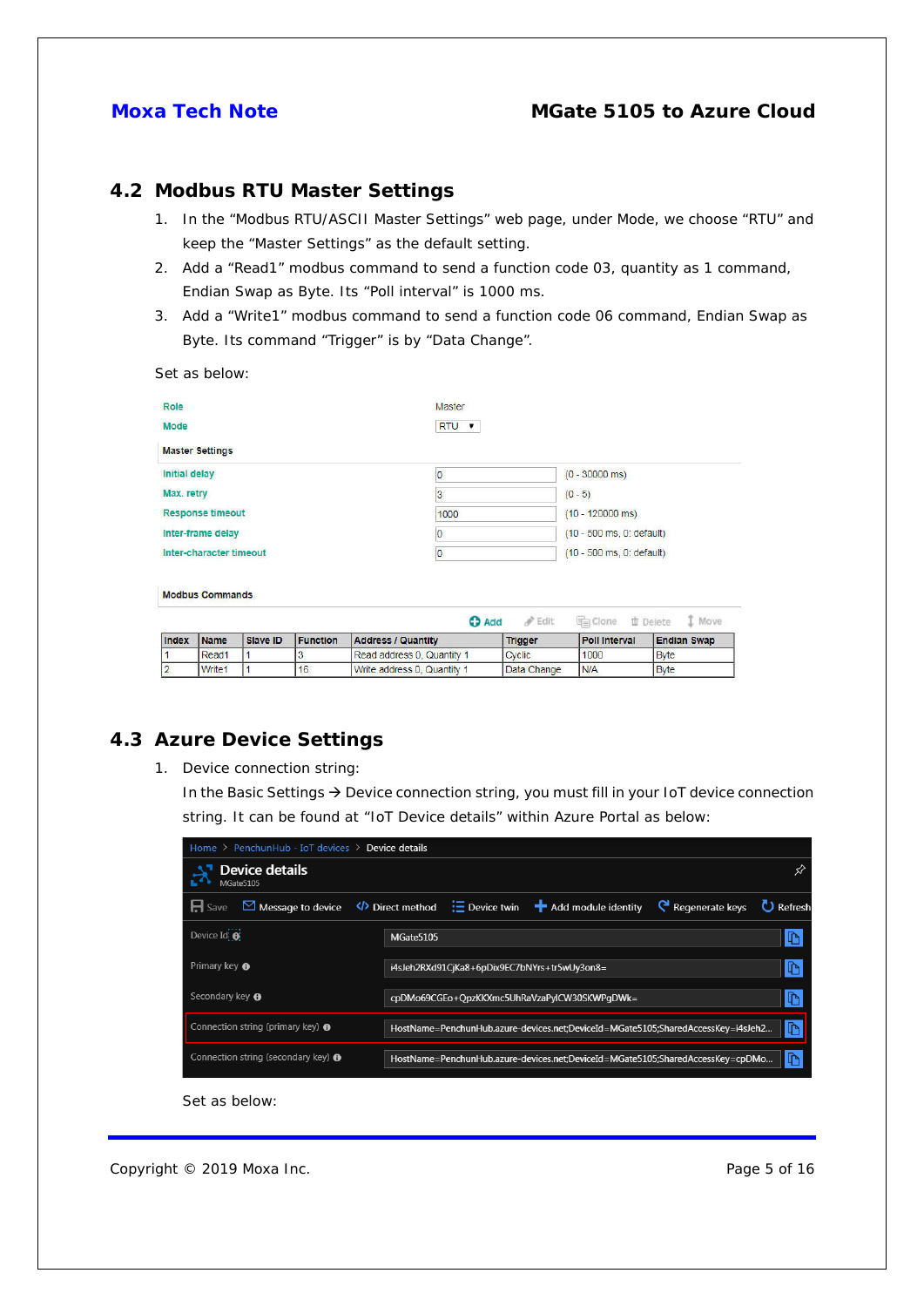| Role                     | Device                                                       |
|--------------------------|--------------------------------------------------------------|
| <b>Basic Settings</b>    |                                                              |
| Device connection string | HostName=PenchunHub.azure-devices.net;DeviceId=MGate5105;Sha |

2. Device-to-cloud Messages:

Click the **Add** button to create a Device-to-cloud Message, then click it to edit message settings.

#### **Device-to-cloud Messages**

|            |  | Add <b>C</b> Edit in Delete |
|------------|--|-----------------------------|
| Message ID |  |                             |

In "Pair Settings", we click "Message ID" to edit its Name as "Read1".

| <b>Pair Settings</b>                |                   |                |                            |          |                 |
|-------------------------------------|-------------------|----------------|----------------------------|----------|-----------------|
|                                     |                   | $\bigodot$ Add | $\blacktriangleright$ Edit | la Clone | <b>世</b> Delete |
| <b>Type</b>                         | <b>Message ID</b> |                |                            |          |                 |
| Message ID                          | <b>Name</b>       | msgID          |                            |          |                 |
| <b>Message Version</b>              |                   |                |                            |          |                 |
| Gateway ID                          | Value             | Read1          |                            |          |                 |
| Date Time                           |                   |                |                            |          |                 |
| <b>Tag Status Monitoring</b>        |                   | OK             |                            |          |                 |
| <b>Conditional User Information</b> |                   | <b>Cancel</b>  |                            |          |                 |

Click "Date Time" to enable "dateTime" padding in the message.

| <b>Pair Settings</b>                    |             |                                            |           |                 |
|-----------------------------------------|-------------|--------------------------------------------|-----------|-----------------|
|                                         |             | <b>O</b> Add<br>$\blacktriangleright$ Edit | les Clone | <b>山</b> Delete |
| <b>Type</b>                             | Date Time   |                                            |           |                 |
| Message ID                              | Pair        | Enable v                                   |           |                 |
| <b>Message Version</b>                  |             |                                            |           |                 |
| Gateway ID                              | <b>Name</b> | dateTime                                   |           |                 |
| Date Time                               | Value       | Example: 1990-01-                          |           |                 |
| Tag Status Monitoring                   |             | 02T03:04:05+06:00                          |           |                 |
| <b>Conditional User Information</b>     |             |                                            |           |                 |
| <b>Constant User Information</b><br>⊣ ) |             | OK<br>Cancel                               |           |                 |
|                                         |             |                                            |           |                 |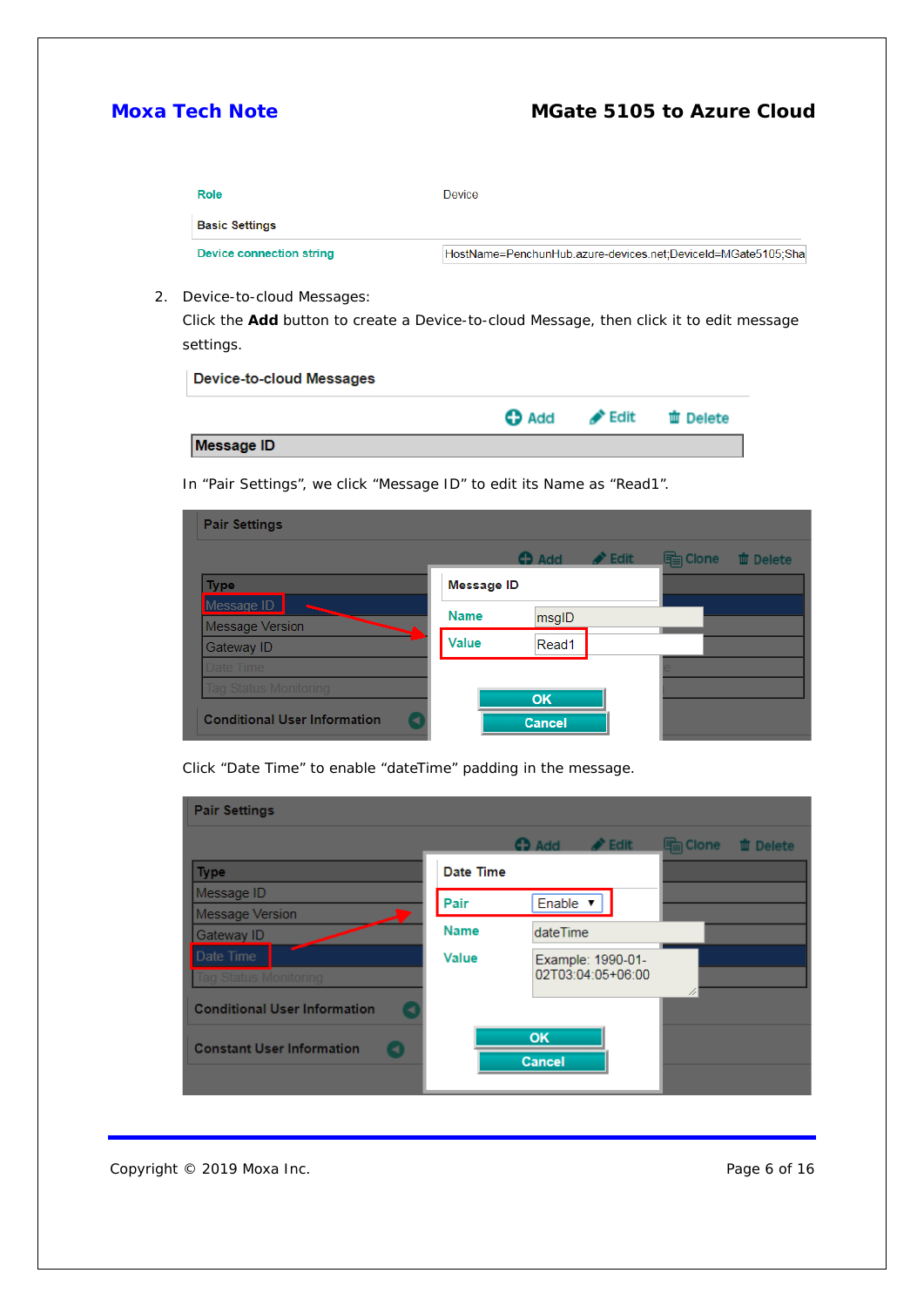Click **Add → Module** to create a new module.

**Pair Settings** 

|                              | <b>O</b> Add        | $\blacktriangleright$ Edit | lea Clone | <b>面 Delete</b> |
|------------------------------|---------------------|----------------------------|-----------|-----------------|
| <b>Type</b>                  | Module $\mathbb{R}$ | <b>Name</b>                |           |                 |
| Message ID                   |                     | msgID                      |           |                 |
| Message Version              |                     | msgVer                     |           |                 |
| Gateway ID                   |                     | qwID                       |           |                 |
| <b>IDate Time</b>            |                     | dateTime                   |           |                 |
| <b>Tag Status Monitoring</b> |                     | validTag                   |           |                 |

Select "ModuleR1" under Name.

| <b>Module</b> |                      |  |
|---------------|----------------------|--|
| <b>Name</b>   | Module <sub>R1</sub> |  |
|               |                      |  |
|               | OK                   |  |
|               | <b>Cancel</b>        |  |
|               |                      |  |

Choose "ModuleR1", then click Add > Tag.

|                              | $\bullet$ Add | $\blacktriangleright$ Edit | <b>legic Clone</b> | <b>曲 Delete</b> |
|------------------------------|---------------|----------------------------|--------------------|-----------------|
| <b>Type</b>                  | Module        | Name                       |                    |                 |
| Message ID                   | Tag           | msgID                      |                    |                 |
| <b>Message Version</b>       | ᡕᢥ            | msgVer                     |                    |                 |
| Gateway ID                   |               | gwID                       |                    |                 |
| Date Time                    |               | dateTime                   |                    |                 |
| <b>Tag Status Monitoring</b> |               | validTag                   |                    |                 |
| - Module                     |               | ModuleR1                   |                    |                 |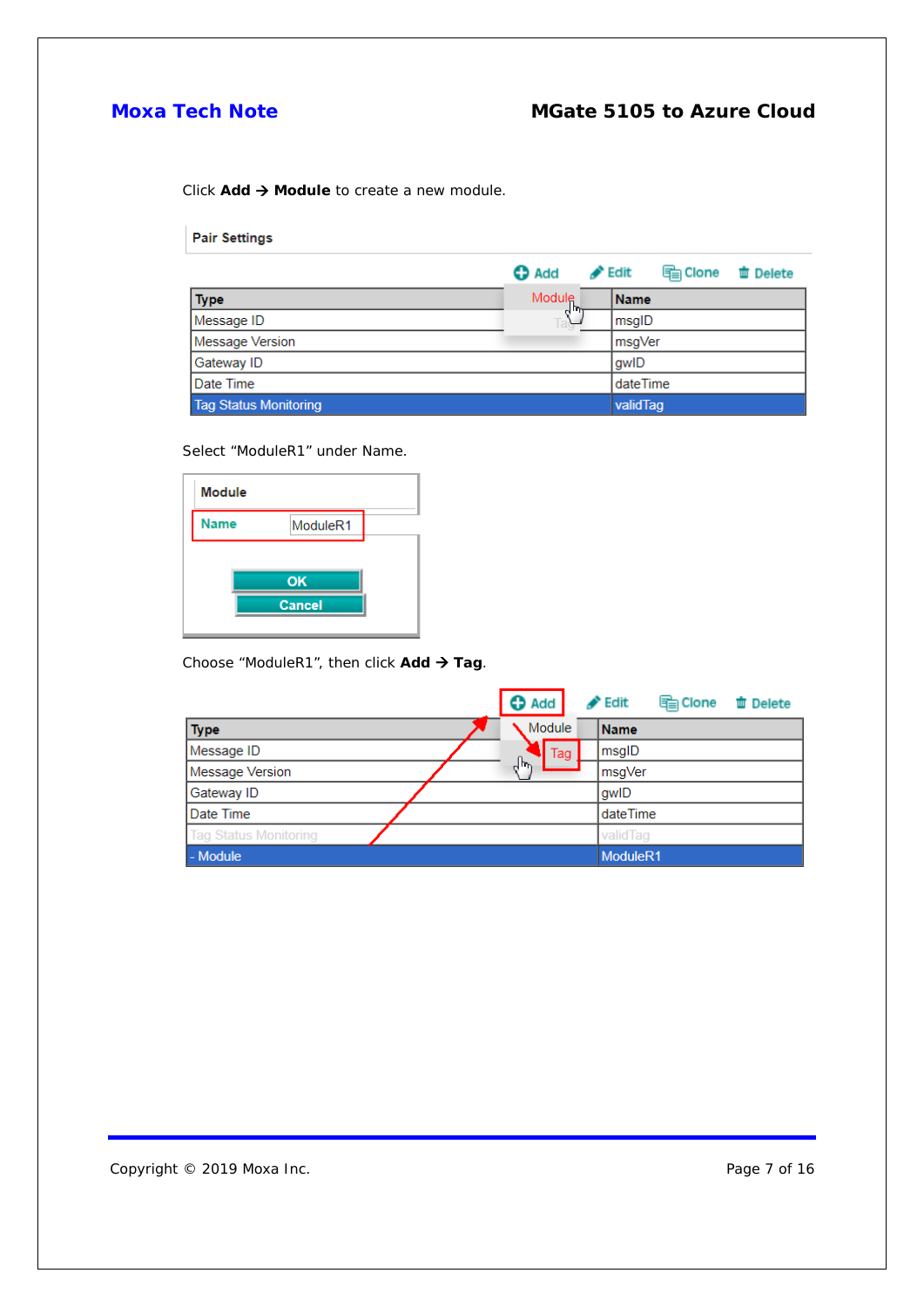Create a Protocol Tag as below:

| <b>Name</b>             | TagR1                       |
|-------------------------|-----------------------------|
| Data unit               | Uint16<br>▼                 |
| <b>Unit quantity</b>    | 1                           |
| <b>Endian swap</b>      | None                        |
| Onchange trigger        | Enable $\blacktriangledown$ |
| <b>Trigger deadband</b> | 0                           |

3. Cloud-to-device Messages:

Click the **Add** button to create a Cloud-to-device message and then click it to edit message settings.

| <b>Cloud-to-device Messages</b> |                                                   |  |
|---------------------------------|---------------------------------------------------|--|
|                                 | <b>O</b> Add <del>Ø</del> Edit <b>time</b> Delete |  |
| <b>Message ID</b>               |                                                   |  |

In "Pair Settings", we click "Message ID" to edit its Name as "Write1".

|                      | <b>Message ID</b> |               |  |  |
|----------------------|-------------------|---------------|--|--|
| <b>Message ID</b>    | <b>Name</b>       | msgID         |  |  |
| <b>Pair Settings</b> | <b>Value</b>      | Write1        |  |  |
|                      |                   |               |  |  |
| <b>Type</b>          | OK.               | <b>Cancel</b> |  |  |
| Message ID           |                   |               |  |  |

Click **Add → Module** to create a new module.

| <b>Pair Settings</b>   |                                    |                            |           |                 |
|------------------------|------------------------------------|----------------------------|-----------|-----------------|
|                        | <b>O</b> Add                       | $\blacktriangleright$ Edit | les Clone | <b>血 Delete</b> |
| <b>Type</b>            | <sub>a</sub> n <sub>n</sub> Module | <b>Name</b>                |           |                 |
| Message ID             | Tag                                | msgID                      |           |                 |
| <b>Message Version</b> |                                    |                            | ∣msqVer   |                 |
| <b>Gateway ID</b>      |                                    | qwlD                       |           |                 |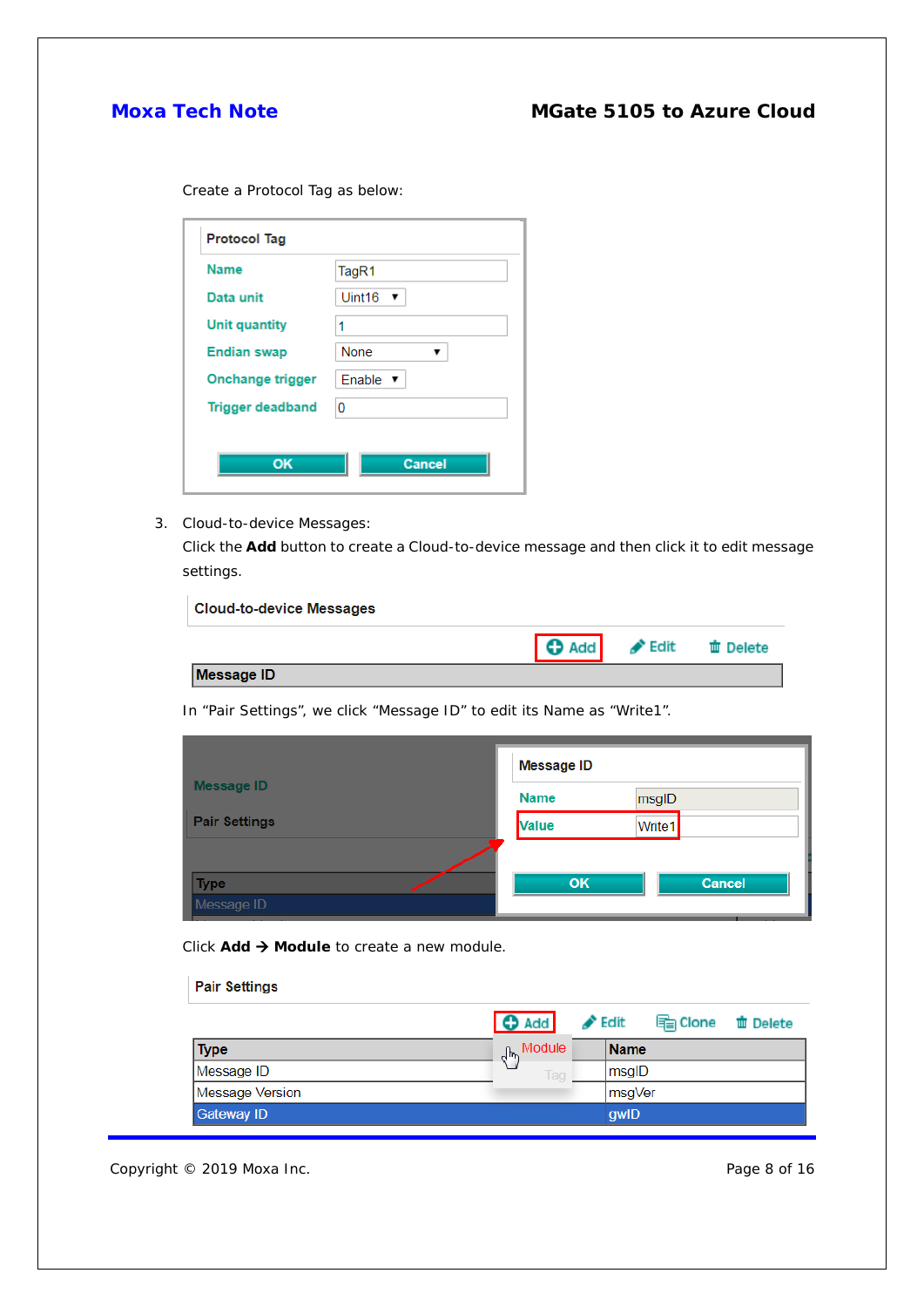Select "ModuleW1" as Name.

| <b>Module</b> |          |               |
|---------------|----------|---------------|
| <b>Name</b>   | ModuleW1 |               |
| OK            |          | <b>Cancel</b> |

Choose ModuleW1 and then click Add → Tag.

|                 | ↽ | <b>O</b> Add       | $\blacktriangleright$ Edit | les Clone | <b>曲 Delete</b> |
|-----------------|---|--------------------|----------------------------|-----------|-----------------|
| <b>Type</b>     |   | Module <b>Jame</b> |                            |           |                 |
| Message ID      |   |                    | J <sub>m</sub> Tag nsgID   |           |                 |
| Message Version |   |                    | — ⊭hsgVer                  |           |                 |
| Gateway ID      |   |                    | gwlD                       |           |                 |
| - Module        |   |                    | ModuleW1                   |           |                 |

Create a Protocol Tag as below:

| <b>Name</b>          | TagW1              |
|----------------------|--------------------|
| Data unit            | Uint <sub>16</sub> |
| <b>Unit quantity</b> | 1                  |
| <b>Endian swap</b>   | <b>None</b>        |

Copyright © 2019 Moxa Inc. extending the control of the Page 9 of 16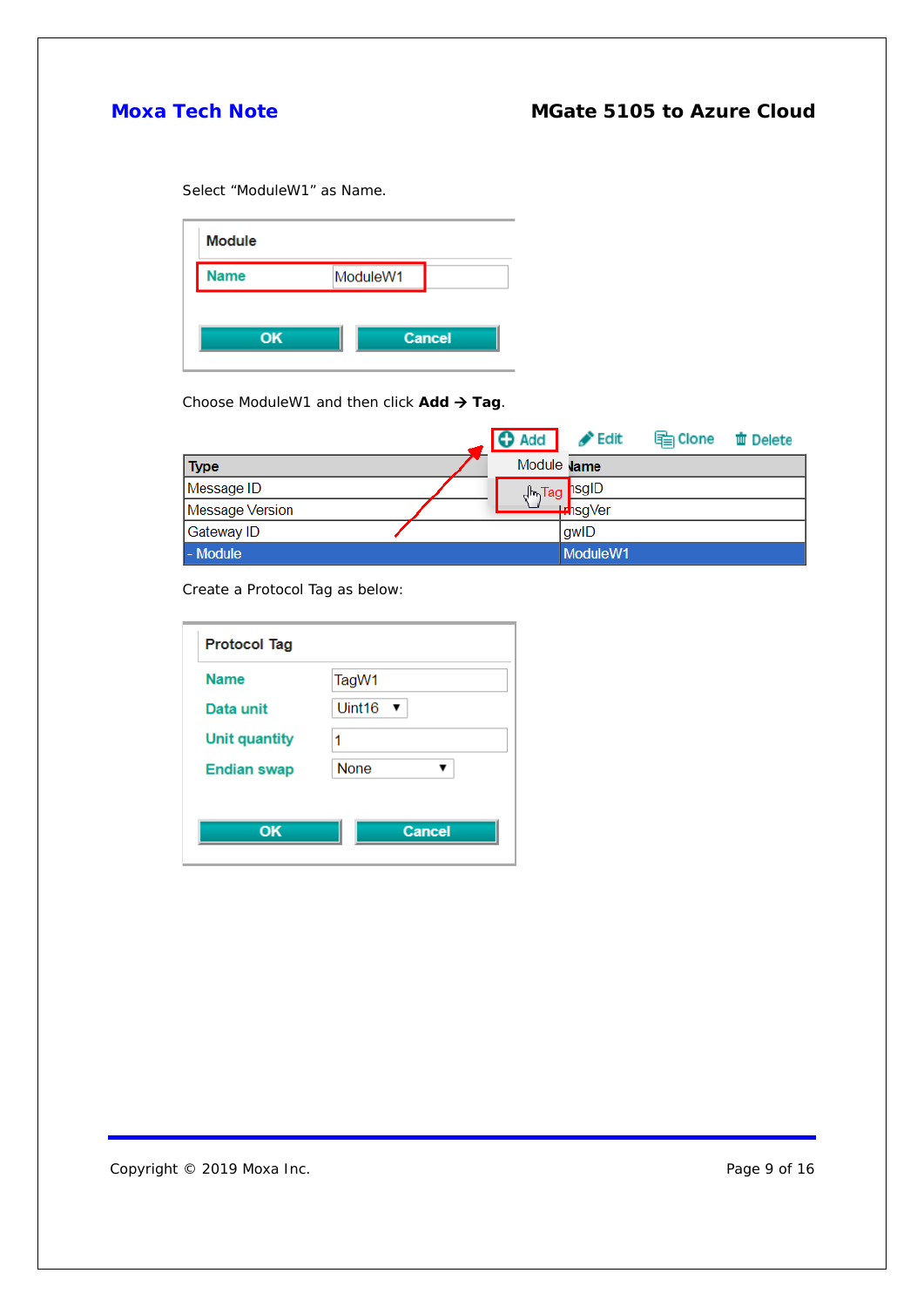## **4.4 I/O Data Mapping**

When the protocol settings are done, you just need one more step of I/O Data mapping for protocol configuration. You can click the **Make a proposal** button for auto mapping in both the Azure IoT Hub → Fieldbus Slave direction and Azure IoT Hub ← Fieldbus Slave direction.

# **I/O Data Mapping**

|                                    | <b>Data flow direction</b>                                  |                                   | Azure IoT Hub -- > Fieldbus Slave ▼                |                                               |
|------------------------------------|-------------------------------------------------------------|-----------------------------------|----------------------------------------------------|-----------------------------------------------|
| <b>Mapping address arrangement</b> |                                                             | Make a proposal!                  |                                                    |                                               |
|                                    | write                                                       |                                   | write                                              |                                               |
| Your device<br>Azure IoT Hub       | Role 1 of MGate 5105-MB-<br>EIP:<br>Azure Device            | EIP:                              | Role 2 of MGate 5105-MB-<br><b>Fieldbus Master</b> | Your device<br><b>Fieldbus Slave</b>          |
| Name<br>Write1.ModuleW1.TagW1 N/A  | Internal Address Data Size<br>N/A<br>$\overline{2}$         | Protocol                          | Name<br>Unselected Unselected N/A                  | Internal Address Data Size<br>N/A<br>$\theta$ |
| The mapping result is as below:    |                                                             |                                   |                                                    |                                               |
|                                    | write                                                       |                                   | write                                              |                                               |
| Your device :<br>Azure IoT Hub     | Role 1 of MGate 5105-MB-<br>EIP:<br>Azure <sub>Device</sub> | EIP:<br><b>Fieldbus Master</b>    | Role 2 of MGate 5105-MB-                           | Your device :<br><b>Fieldbus Slave</b>        |
| Name<br>Write1.ModuleW1.TagW1 0    | Internal Address Data Size<br>$\overline{2}$                |                                   | Protocol<br>Modbus RTU/ASCII Master Write1 0       | Name Internal Address Data Size<br>2          |
|                                    | read                                                        |                                   | reac                                               |                                               |
| Your device<br>Azure IoT Hub       | Role 1 of MGate 5105-MB-<br>EIP:<br><b>Azure</b> Device     | $EIP$ :<br><b>Fieldbus Master</b> | Role 2 of MGate 5105-MB-                           | Your device<br><b>Fieldbus Slave</b>          |
| Name<br>Read1.ModuleR1.TagR1 0     | Internal Address Data Size<br>1<br>$\overline{2}$           |                                   | Protocol<br>Modbus RTU/ASCII Master Read1 0        | Name Internal Address Data Size<br>1<br>2     |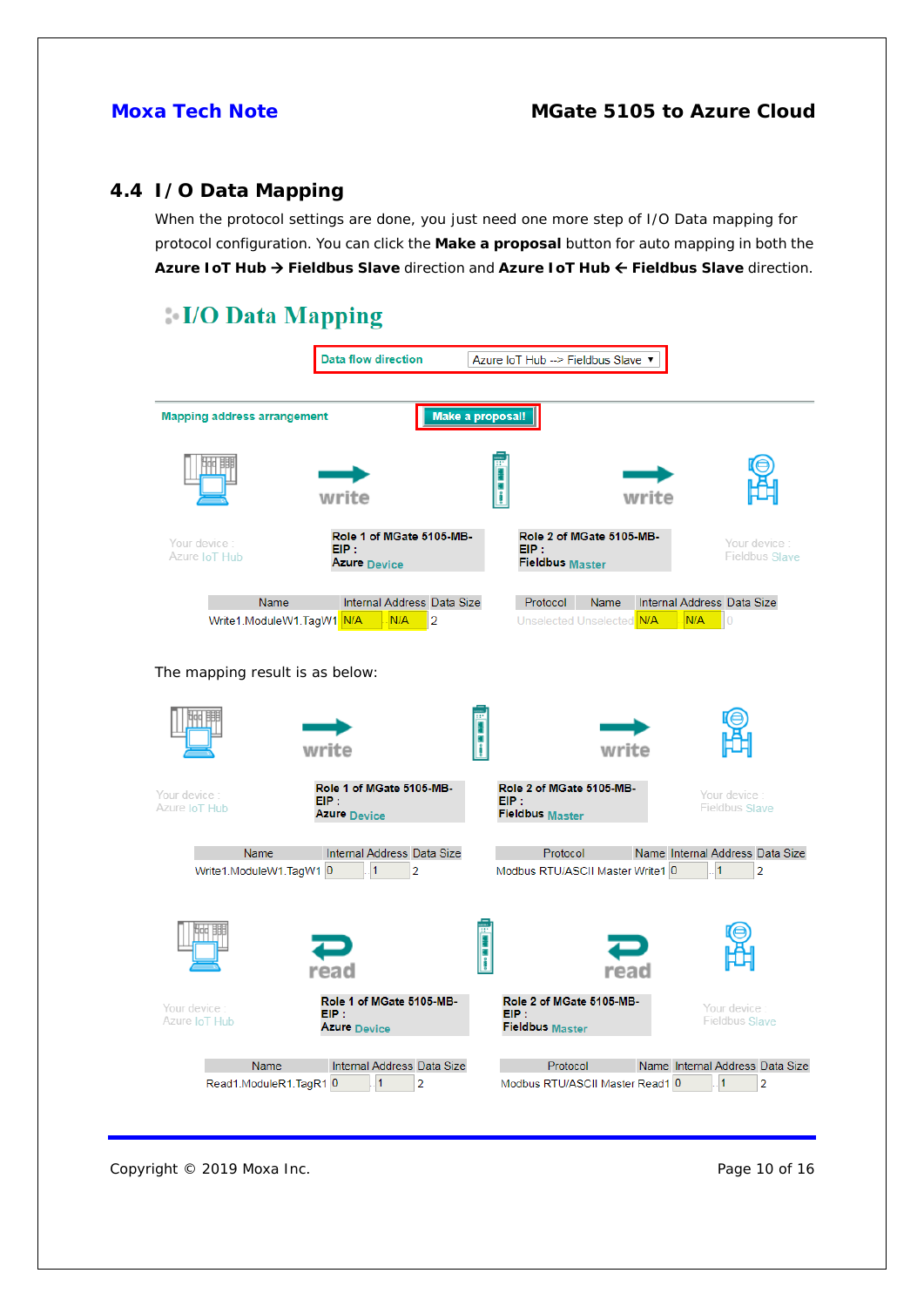## <span id="page-10-0"></span>**4.5 Serial Settings**

Serial Port1 connects to Modbus RTU device, so you must set the serial parameters of Port1.

Set as below:

Serial Settings

| <b>Port Baud rate Parity</b>  |                                                                  |  | Data bit Stop bit Flow control FIFO |                     | Interface     | RTS on delay RTS off delay |
|-------------------------------|------------------------------------------------------------------|--|-------------------------------------|---------------------|---------------|----------------------------|
| $115200$ $\blacktriangledown$ | $\vert$ Even $\vert \mathbf{v} \vert$ 8 $\vert \mathbf{v} \vert$ |  | <b>None</b>                         | Enable $\mathbf{v}$ | <b>RS-232</b> |                            |

# <span id="page-10-1"></span>**5. Modbus Slave Tool Settings**

PC1 runs **Modbus Slave tool** and connects to MGate 5105's Serial Port. Add the Modbus definition below:

| Modbus Slave - Mbslave1            |  |  |  |  |
|------------------------------------|--|--|--|--|
| File Edit Connection Setup Display |  |  |  |  |
| D G B @   F   F   Q   ? №          |  |  |  |  |
| Mbslave1<br>-0                     |  |  |  |  |
| $ID = 1: F = 03$                   |  |  |  |  |
| 00000                              |  |  |  |  |
|                                    |  |  |  |  |
|                                    |  |  |  |  |
|                                    |  |  |  |  |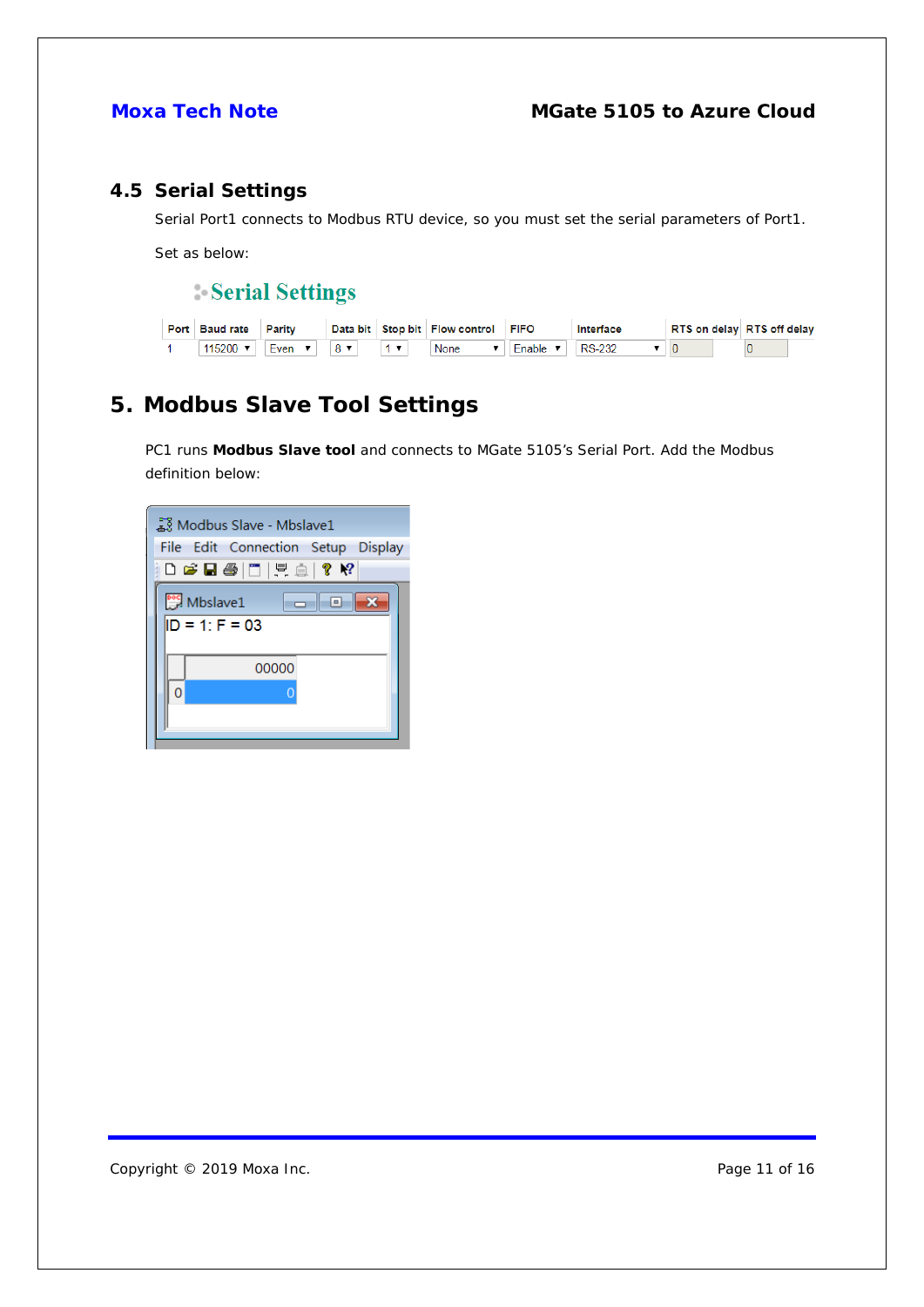# <span id="page-11-0"></span>**6. Device Explorer Settings**

PC2 runs Device Explorer. In Configuration Tab, fill in IoT Hub Connection String.

| <b>Device Explorer Twin</b>                                                 | e<br>- |
|-----------------------------------------------------------------------------|--------|
| Configuration Management Data<br>Messages To Device   Call Method on Device |        |
| <b>Connection Information</b>                                               |        |
| IoT Hub Connection String:                                                  |        |
| HostName=PenchunHub.azure-<br><b>A PARTITION DE CONTRA</b>                  |        |
| Protocol Gateway HostName:                                                  |        |
| Update                                                                      |        |

This string can be found under "IoT Hub Shared access policies" in Azure Portal as below:

| PenchunHub - Shared access policies<br>环<br>IoT Hub    |                          |                                                                                                           | Репспитнио<br>$\mathbf{H}$ Save $\mathbf{X}$ Discard<br>*** Mor |
|--------------------------------------------------------|--------------------------|-----------------------------------------------------------------------------------------------------------|-----------------------------------------------------------------|
| $\ll$<br>Search (Ctrl+/)<br>$\circ$                    | $+$ Add                  |                                                                                                           |                                                                 |
| $\mathbb{R}$ Overview                                  |                          |                                                                                                           | Access policy name<br>iothubowner                               |
| Activity log                                           |                          | IoT Hub uses permissions to grant access to each IoT hub endpoint. Permissions limit the access to an IoT | Permissions                                                     |
| aM.<br>Access control (IAM)                            |                          |                                                                                                           | $\sqrt{\ }$ Registry read $\bm{\theta}$                         |
| Tags                                                   | O Search to filter items |                                                                                                           | $\sqrt{\phantom{a}}$ Registry write $\odot$                     |
| Events                                                 | <b>POLICY</b>            | <b>PERMISSIONS</b>                                                                                        | V Service connect <b>↑</b>                                      |
| <b>Settings</b>                                        | iothubowner              | registry write, service connect                                                                           | V Device connect <b>⊕</b>                                       |
| Shared access policies                                 | service                  | service connect                                                                                           |                                                                 |
| <b>O</b> Pricing and scale                             | device                   | device connect                                                                                            |                                                                 |
| <b>Operations monitoring</b><br>$\left  \cdot \right $ | registryRead             | registry read                                                                                             | Shared access keys<br>Primary key <b>O</b>                      |
| 4<br>IP Filter                                         | registryReadWrite        | registry write                                                                                            | $\mathbb{D}$<br>3Wobilglqgtls9xxI4+/kuWVPFQ7UB                  |
| Certificates                                           |                          |                                                                                                           | Secondary key <b>O</b><br>m<br>on3P67ArYEUmIkfh+p02yRBzLJX+M    |
| <b>Built-in endpoints</b>                              |                          |                                                                                                           | Connection string-primary key A                                 |
|                                                        |                          |                                                                                                           | HostName=PenchunHub.azure-devi<br><b>Li</b> n                   |
| $\equiv$ Properties                                    |                          |                                                                                                           | Connection string-secondary key A                               |

After filling in the IoT Hub Connection String, click "Update" and it will connect to Azure IoT Hub.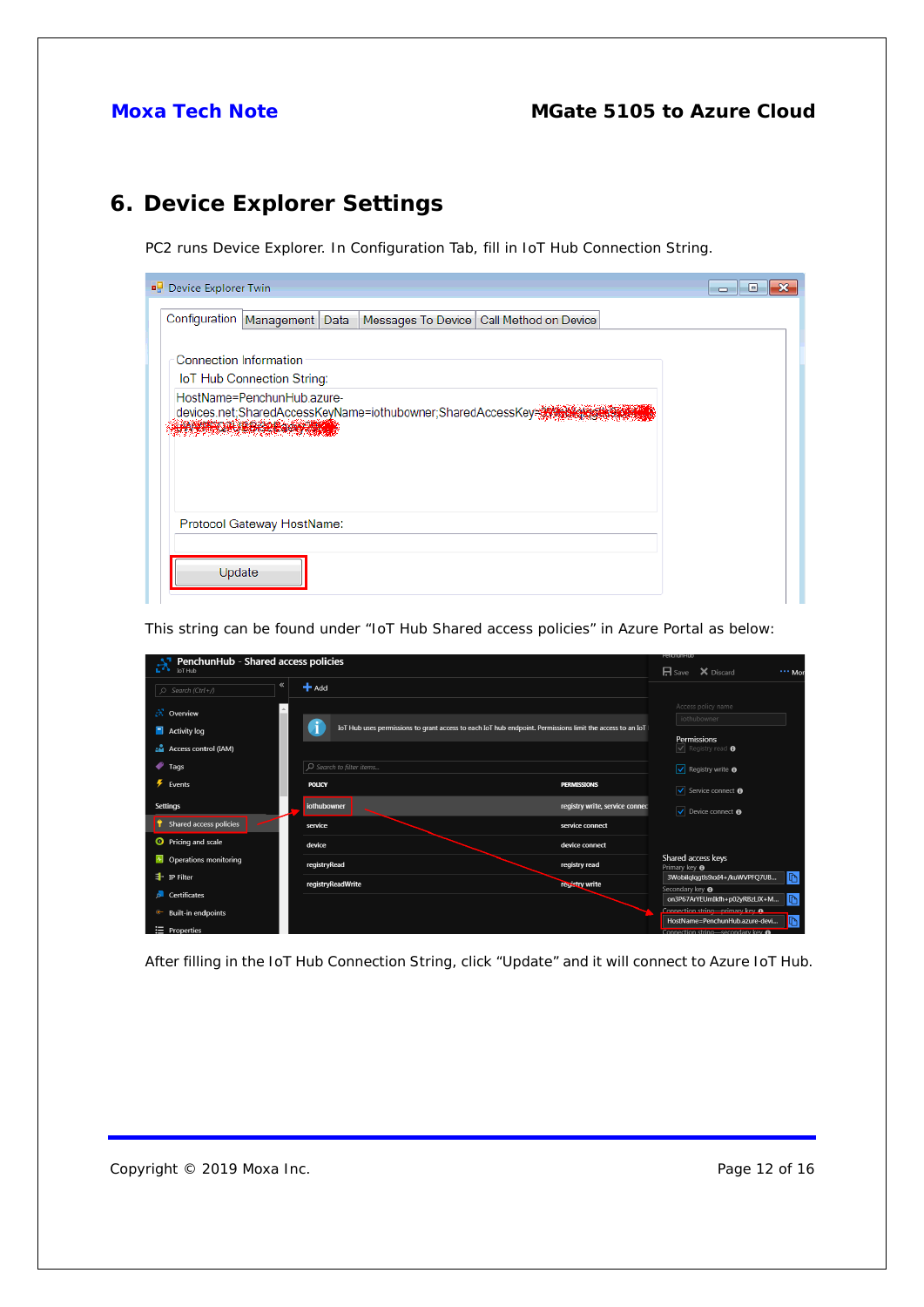In Data Tab, choose your IoT Device from Device ID dropdown list. Then click "Monitor" to monitor Device-to-cloud message.

| Device Explorer Twin |                                                                                | $\overline{\phantom{a}}$ $\overline{\phantom{a}}$<br>$\mathbf x$ |
|----------------------|--------------------------------------------------------------------------------|------------------------------------------------------------------|
|                      | Configuration   Management   Data   Messages To Device   Call Method on Device |                                                                  |
| Monitoring           |                                                                                |                                                                  |
| Event Hub:           | PenchunHub                                                                     |                                                                  |
| Device ID:           | MGate5105                                                                      |                                                                  |
| <b>Start Time:</b>   | 03/06/2019 13:16:39                                                            | ⊞▼                                                               |
| Consumer Group:      | <b>Enable</b><br>\$Default                                                     |                                                                  |
| Monitor              | Clear<br>Cancel                                                                | Show s<br>n                                                      |

# <span id="page-12-0"></span>**7. Communication Test**

## <span id="page-12-1"></span>**7.1 Device-to-cloud message**

Set Device-to-cloud message Trigger as "no cyclic sending" and "by specific tag change":

| <b>Trigger</b>                  |                                                       |
|---------------------------------|-------------------------------------------------------|
| <b>Cyclic sending intervals</b> | $(1000 - 86400000 \text{ ms}, 0 \text{ for disable})$ |
| Tag changes                     | Specify individual tag settings ▼                     |

| <b>Protocol Tag</b> |                                           |  |
|---------------------|-------------------------------------------|--|
| <b>Name</b>         | TagR1                                     |  |
| <b>DOMESTIC</b>     | <b>LELLAD</b><br>$\overline{\phantom{a}}$ |  |

To enable Onchange trigger with Trigger deadband to 0 on TagR1.

| OK                      | Cancel                      |
|-------------------------|-----------------------------|
| <b>Trigger deadband</b> | 0                           |
| <b>Onchange trigger</b> | Enable $\blacktriangledown$ |
| <b>Endian swap</b>      | None                        |
| <b>Unit quantity</b>    | 1                           |
| Data unit               | Uint16 $\blacktriangledown$ |
| <b>Name</b>             | TagR1                       |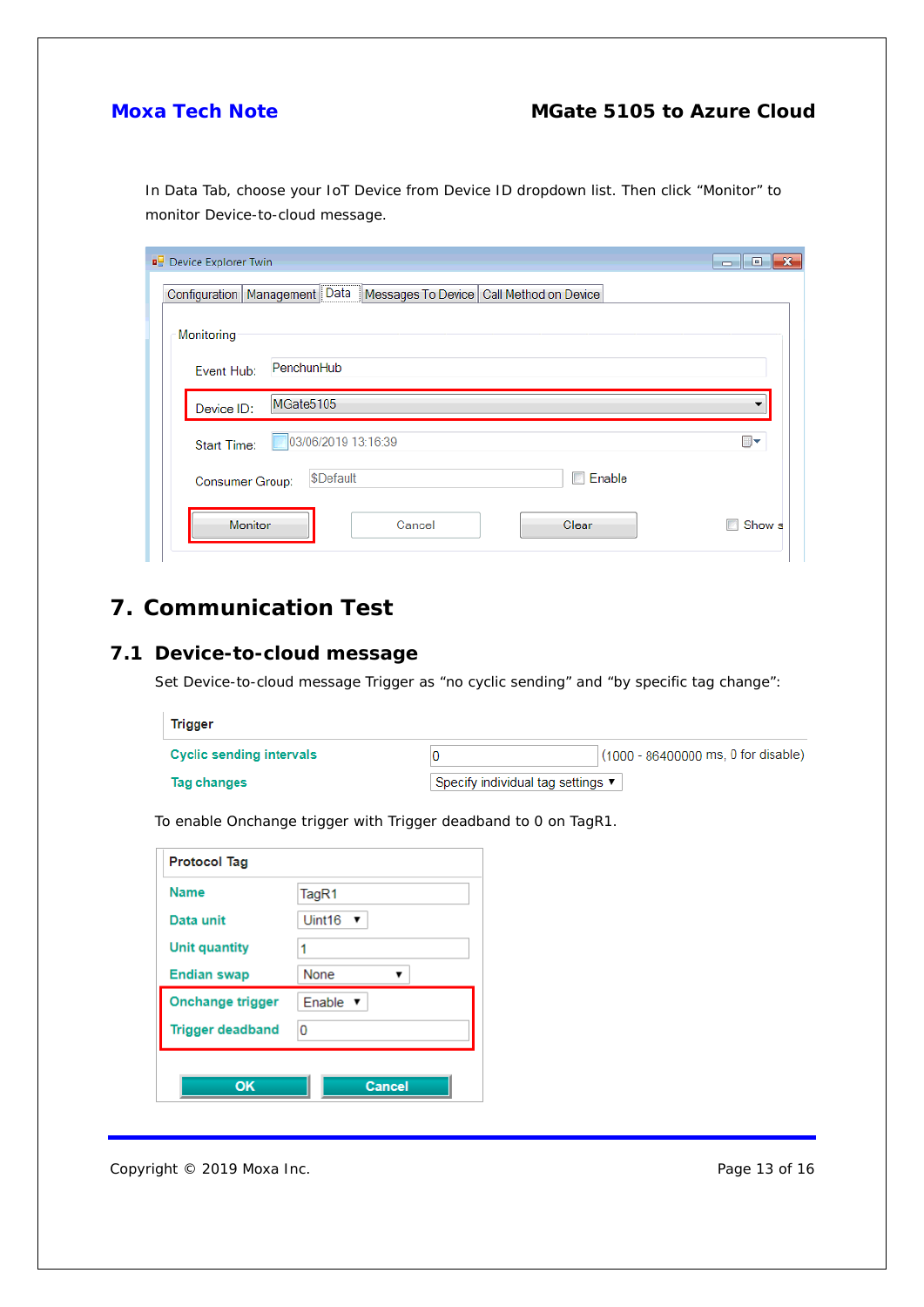So when the MGate 5105 gets Modbus RTU device Register0's value changed,it triggers to publish message to IoT Hub.

Now, you can try to update Modbus Register0's value to 1. In Device Explorer's Event Hub Data, it gets TagR1's value shown as 1 and with dateTime padding.

| Event Hub Data                                                                                                                                                                                 |  |
|------------------------------------------------------------------------------------------------------------------------------------------------------------------------------------------------|--|
| Receiving events<br> 2019-03-26 4:06:24 PM> Device: [MGate5105], Data:[{"msqlD":"Read1","msqVer":"1.0","qwlD":"MGateAzure","ModuleR1":<br>["TagR1":1},"dateTime":"2019-03-26T16:04:13+08:00"}] |  |

#### <span id="page-13-0"></span>**7.2 Cloud-to-device message**

Device Explorer can be used to send messages to device. You can follow below steps:

1. Click Cloud-to-device message "View JSON" button.

#### **Pair Settings**

|                 | $\bigoplus$ Add $\bigotimes^{\infty}$ Edit | <b>high Clone the Delete</b> |  |
|-----------------|--------------------------------------------|------------------------------|--|
| <b>Type</b>     | <b>Name</b>                                |                              |  |
| Message ID      | msgID                                      |                              |  |
| Message Version | msgVer                                     |                              |  |
| Gateway ID      | gwID                                       |                              |  |
| l - Module      | ModuleW1                                   |                              |  |
| Protocol Tag    | TagW1                                      |                              |  |

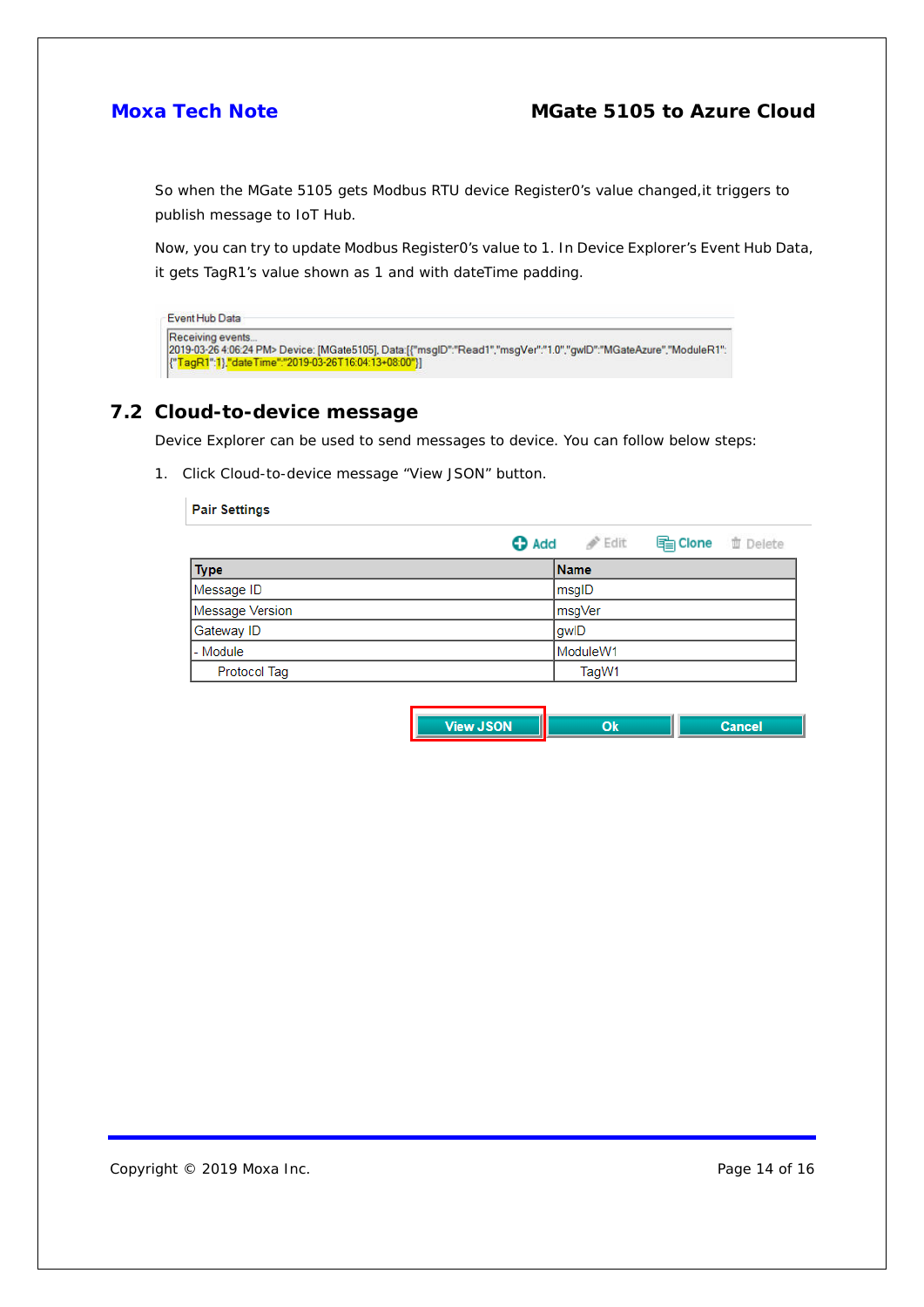Copy Cloud-to-device message JSON format:

| <b>JSON View</b>      |               |
|-----------------------|---------------|
|                       |               |
| "msgID": "Write1",    |               |
| "msgVer": "1.0",      |               |
| "gwID": "MGateAzure", |               |
| "ModuleW1": $\{$      |               |
| "TagW1": $\theta$     |               |
| ł                     |               |
|                       |               |
|                       |               |
|                       |               |
|                       |               |
|                       |               |
|                       |               |
| <b>Copy</b>           | <b>Cancel</b> |

2. The copied message has a lot of space and line feed. We can use tool to compact it. Below is a free online tool:

<https://jsonformatter.org/json-minify>

Paste the message on the left side column, then click "Minify JSON". It will show a compact JSON format message on the right side column. Click "Copy to Clipboard".